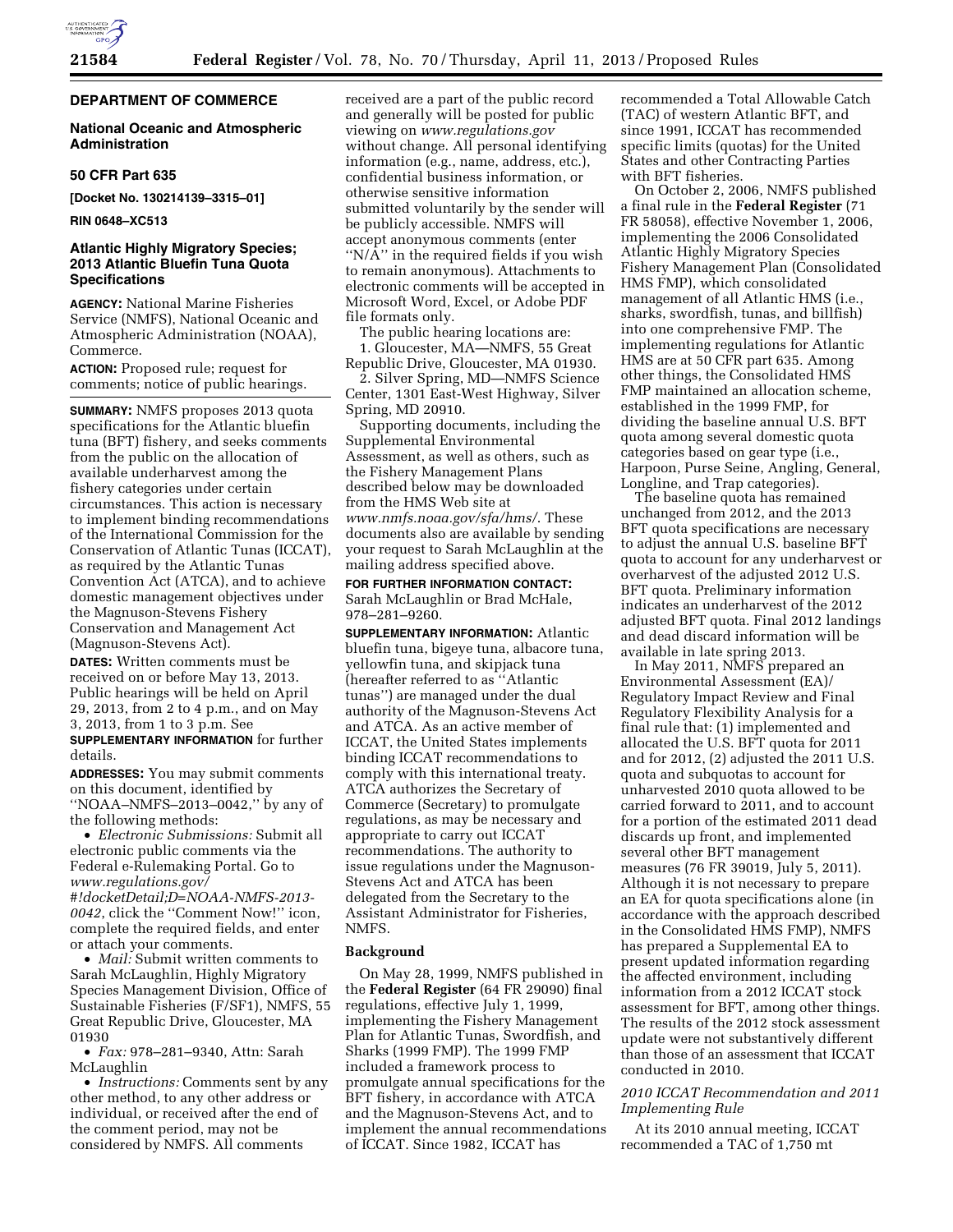annually for 2011 and for 2012, inclusive of dead discards (ICCAT Recommendation 10–03—Supplemental Recommendation by ICCAT concerning the Western Atlantic BFT Rebuilding Program). This amount was expected to allow for continued stock growth under low and high stock recruitment scenarios developed by ICCAT's scientific body at the 2010 BFT stock assessment. The U.S. share of the TAC for 2011 and 2012, adjusted for two specific bycatch allocations, was 54.02 percent, which resulted in a baseline quota of 923.7 mt. The total annual U.S. quota, including an additional 25 mt to account for bycatch related to pelagic longline fisheries in the Northeast Distant gear restricted area (NED), was 948.7 mt. ICCAT limits the amount of underharvest that may be carried forward from one year to the next to no more than 10 percent of a country's quota.

Through the final rule implementing the BFT quotas and Atlantic tuna fisheries management measures (76 FR 39019, July 5, 2011), NMFS implemented the 923.7–mt baseline quota consistent with ICCAT Recommendation 10–03 and set the domestic BFT fishing category subquotas per the allocation percentages established in the Consolidated HMS FMP and implementing regulations (71 FR 58058, October 2, 2006). The baseline quota and category subquotas are codified and remain effective until changed (for instance, if any new ICCAT BFT TAC recommendation is adopted).

### *2012 ICCAT Recommendation*

At its 2012 annual meeting, ICCAT recommended a one-year rollover of the 1,750–mt TAC as part of ICCAT Recommendation 12–02—Supplemental Recommendation by ICCAT concerning the Western Atlantic BFT Rebuilding Program. This amount is expected to allow for continued stock growth under the both the low and high stock recruitment scenarios, considering the 2012 ICCAT BFT stock assessment results. The annual U.S. baseline quota for 2013 continues to be 923.7 mt, and the annual total U.S. quota, including 25 mt to account for bycatch related to pelagic longline fisheries in the NED, continues to be 948.7 mt.

Although the baseline quota is unchanged this year because the 2012 ICCAT recommendation included the same TAC as the prior recommendation, NMFS is proposing underharvest or overharvest adjustments as necessary for the 2013 fishing year through quota specifications, consistent with the Consolidated HMS FMP. Until the final specifications for 2013 are effective, the

existing BFT base quotas continue to apply as codified. See Table 1, second column. As mentioned above, ICCAT limits the amount of underharvest that may be carried forward from one year to the next to no more than 10 percent of a country's quota. Applied to the 2012 catch figures, this provision limits the amount of U.S. underharvest that may be carried forward this year to 94.9 mt (10 percent of the 948.7–mt total U.S. quota).

#### *Accounting for Dead Discards*

The United States must report BFT landings data and BFT dead discard estimates to ICCAT annually. Currently, the best available annual estimate of dead discards is the 2011 estimate of 145.2 mt. Using the 2011 estimate as a proxy for estimated 2013 dead discards for the proposed action is appropriate because it is the best available and most complete information that NMFS currently has regarding dead discards and follows the established protocol in the regulations. When the 2012 BFT dead discard estimate becomes available (late spring 2013), it will be used to prepare the final specifications and will be reported to ICCAT along with total 2012 BFT landings. Only pelagic longline dead discard estimates are available at this time. Estimates from other gear types and fishing sectors that are not observed at sufficient levels for estimation and that do not report via a logbook are not included in this calculation. However, bycatch and bycatch mortality of BFT by vessels using handgear and purse seine gear is considered to be relatively low.

#### *2013 Quota Specifications*

The 2013 BFT quota specifications NMFS proposes here are necessary to adjust the current annual U.S. baseline BFT quota to account for underharvest or overharvest of the adjusted 2012 U.S. BFT quota. Based on preliminary data available as of February 26, 2013, BFT landings in 2012 totaled 713.2 mt. Adding the 145.2–mt estimate of dead discards results in a preliminary 2012 total catch of 858.4 mt, which is 185.2 mt less than the amount of quota (inclusive of dead discards) allowed under ICCAT Recommendation 10–03, which applied in 2012 (i.e., 948.7 mt plus 94.9 mt of 2011 underharvest carried forward to 2012, totaling 1,043.6 mt). ICCAT limits the amount of underharvest that may be carried forward from one year to the next to no more than 10 percent of a country's quota, which limits the amount of 2012 U.S. underharvest that may be carried forward to 2013 to 94.9 mt.

NMFS proposes to account up front (i.e., at the beginning of the fishing year) for half of the expected dead discards for 2013, using the best available estimate of dead discards, and deducting that portion directly from the Longline category subquota. This is the same approach that NMFS took for the 2011 and 2012 BFT quota specifications. Accounting for dead discards in the Longline category in this way may provide further incentive for pelagic longline fishermen to reduce those interactions that may result in dead discards. NMFS would apply half of the amount of underharvest that is allowed to be carried forward to 2013 to the Longline category, and maintain the other half in the Reserve category. Maintaining this portion of the underharvest in the Reserve category until later in the fishing year would provide maximum flexibility in accounting for 2013 landings and dead discards. Consistent with determination criteria at 50 CFR § 635.27(a)(8), NMFS may allocate any portion of the Reserve category quota for inseason or annual adjustments to any other quota category.

Specifically, NMFS would deduct half of the dead discard estimate of 145.2 mt (i.e., 72.6 mt) from the 2013 baseline Longline category subquota of 74.8 mt and apply half of the 94.9 mt allowed to be carried forward to 2013 to the Longline category (i.e.,  $74.8 - 72.6 +$ 47.5 = 49.7 mt adjusted Longline subquota, not including the 25–mt allocation set aside by ICCAT for the NED). NMFS would add the remainder of the 2012 underharvest that can be carried forward to 2013 (47.4 mt) to the Reserve category's baseline allocation of 23.1 mt, for an adjusted Reserve category quota of 70.5 mt. The adjusted Longline category subquota (49.7 mt) would be further subdivided in accordance with the Consolidated HMS FMP (i.e., allocation of no more than 60 percent to the south of 31° N. latitude) as follows: 19.9 mt to pelagic longline vessels landing BFT north of 31° N. latitude, and 29.8 mt to pelagic longline vessels landing BFT south of 31° N. latitude. NMFS would account for landings under the 25–mt NED allocation separately from other Longline category landings.

For the directed fishing categories (i.e., the Angling, General, Harpoon, Purse Seine categories) as well as the Trap category, in which BFT may be caught incidentally, NMFS is not proposing adjustments to the baseline BFT subquotas (i.e., the allocations that result from applying the scheme established in the Consolidated HMS FMP to the baseline U.S. BFT quota).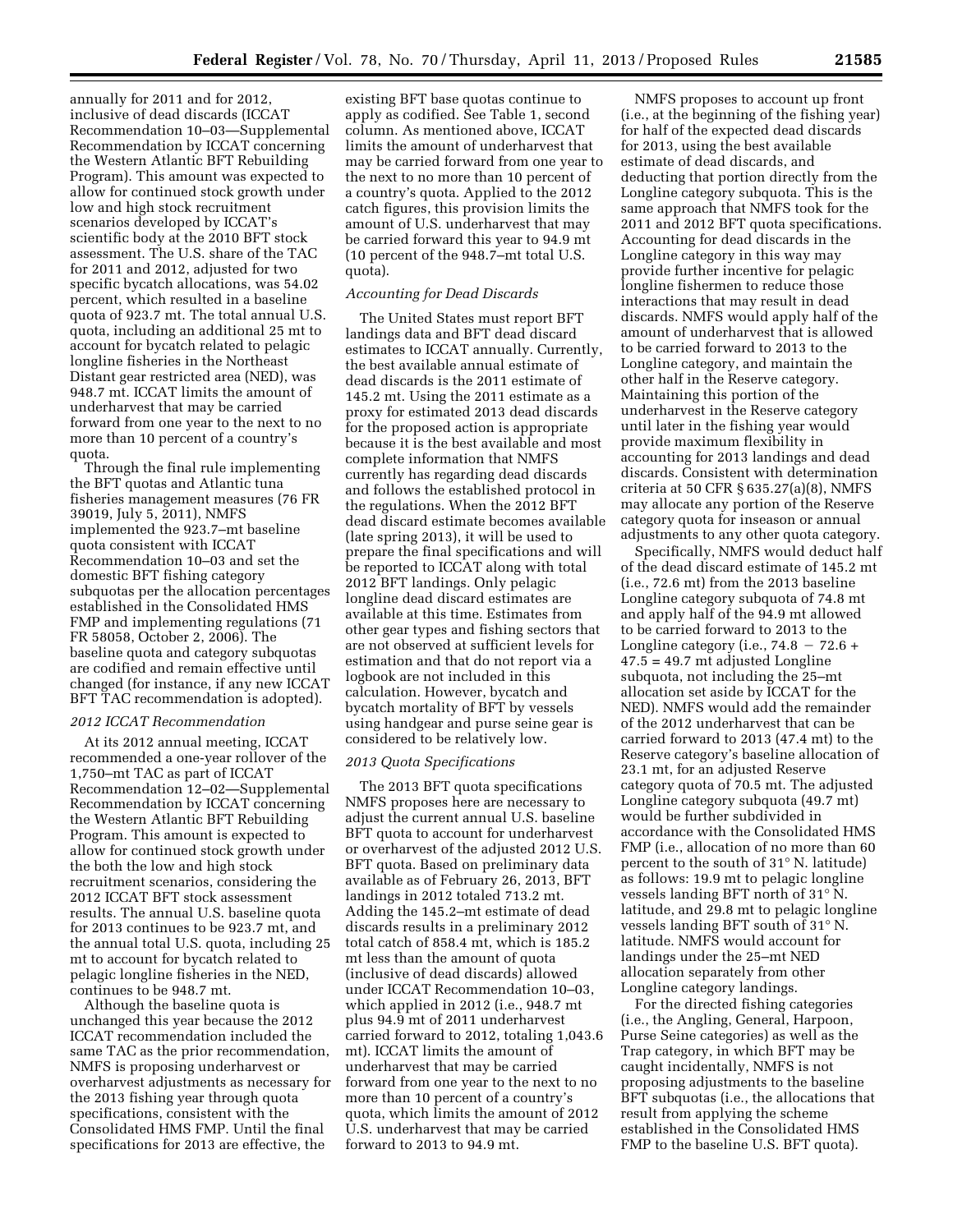Thus, in accordance with the ICCAT Recommendation 12–02, the Consolidated HMS FMP allocation scheme for the domestic categories, and regulations regarding annual adjustments at § 635.27(a)(10), NMFS proposes quota specifications for the 2013 fishing year as follows: General category—435.1 mt; Harpoon category— 36 mt; Purse Seine category—171.8 mt; Angling category—182 mt; Longline category—49.7 mt; and Trap category— 0.9 mt. The amount allocated to the Reserve category for inseason adjustments, scientific research collection, potential overharvest in any category except the Purse Seine category, and potential quota transfers would be 70.5 mt. These allocations are shown in Table 1.

NMFS will make any necessary adjustments to the 2013 specifications in the final rule after considering updated 2012 landings information and the final dead discard estimate for 2012. It is important to note that NMFS and ICCAT have separate schedules and approaches for accounting for landings and dead discards. At the beginning of the year, NMFS accounts proactively for half of the best estimate of dead discards, whereas total 2013 U.S. landings and dead discards will be accounted for at the end of the year and reported to ICCAT in 2014. ICCAT usually assesses quota compliance at its annual meeting in November by comparing the prior year's landings and reported dead discards against the adjusted U.S. quota. At the 2013 ICCAT annual meeting, ICCAT will compare actual U.S. 2012 landings and dead discards against the total 2012 adjusted U.S. quota of 1,043.6 mt (i.e., the 948.7– mt base quota for 2012, plus the 94.9 mt allowed to be carried forward from 2011 to 2012), to determine the United States' compliance with 2012 ICCAT recommendations.

### *Request for Public Comments*

If the final 2012 landings and dead discards information result in a total of greater than 948.7 mt, but less than 1,043.6 mt, then the amount of 2012 underharvest that the United States may carry forward to 2013 would need to be reduced from 94.9 mt accordingly. NMFS invites public comment on possible allocation approaches should the carry forward amount be reduced. One option might be to provide half of the carry forward amount to the Longline category and the other half to the Reserve category. For example, if the 2012 landings and the final dead discard estimate total 963.6 mt, 80 mt would be available to carry forward and NMFS could provide 40 mt to each of

these two categories). Another option might be to provide the entire amount to the Longline or Reserve category, particularly if the amount is small (e.g., 20 mt) or to allocate the amount other ways after considering domestic management needs for 2013. As described below, NMFS took this approach in the 2012 final BFT specifications (77 FR 44161, July 27, 2012). In any event, the baseline subquotas for the directed fishing categories and Trap category would not be changed.

In exploring options, one consideration is the possibility that deducting of half of the final estimate of dead discards from the baseline Longline category subquota would result in little to no quota for that category for 2013 prior to application of any available underharvest. Another consideration is the possibility that NMFS may, in the final specifications, need to close the Longline category fishery to BFT retention based on codified quotas. This was the case in 2012. NMFS closed the Longline category fishery to BFT retention in the southern area on May 29, 2012 (77 FR 31546), and in the northern area on June 30, 2012 (77 FR 38011), for the remainder of the year, because landings had met the codified subquotas for those areas. Given that the incidental Longline fishery for BFT was closed, NMFS accounted fully for those landings in the final rule by applying 76.2 of the available 94.9-mt underharvest to the Longline category and maintaining the remaining underharvest (18.7 mt) in the Reserve category. Providing this amount to the Longline category allowed NMFS to adjust the Longline South and Longline North subquotas to the amounts actually taken in those areas at the time of the closure, and to provide greater transparency than year-end accounting would.

If the complete 2012 landings information and final dead discard estimate exceed the adjusted 2012 U.S. BFT quota of 1,043.6 mt, NMFS may need to take further action, consistent with the BFT quota adjustment regulations and with ICCAT Recommendation 10–03. Also, the United States may be subject to adjustment of the U.S. BFT quota, consistent with ICCAT recommendations. Given the amount of dead discards the United States has reported to ICCAT in the last few years (ranging from 122 to 204 mt), NMFS considers this potential situation to be unlikely, as the dead discard estimate would need to be approximately 330 mt. To address the possibility of overharvest of the adjusted U.S. quota, NMFS

requests public comment on potential regulatory options to consider for the final 2013 quota and subquotas. For example, the Longline and/or the Reserve category quotas could be reduced as necessary, or the overall 2013 BFT quota could be reduced, which would affect all category subquotas.

NMFS considers the proposed specifications approach as a transition from the method used for 2007 through 2010, as NMFS continues to develop draft Amendment 7 to the 2006 Consolidated HMS FMP. From 2007 through 2010, there were substantial underharvests of some of the commercial BFT subquotas. Consistent with the Consolidated HMS FMP and its implementing regulations, NMFS provided the Longline category a substantial portion of prior year U.S. underharvest that was allowed to be carried forward (limited to 50 percent of the total U.S. quota at that time) during the annual specification process at the beginning of the fishing year. This provided quota sufficient for the pelagic longline fleet to operate for the entire fishing year while also accounting for dead discards ''up front,'' using the best available estimate of anticipated dead discards. NMFS was also able to increase the directed categories' quotas and the Reserve category quota using available underharvest.

Draft Amendment 7 to the 2006 Consolidated HMS FMP will explore related BFT fishery management issues consistent with the need to end overfishing and rebuild the stock. NMFS anticipates that measures in draft Amendment 7 would address several of the long-standing challenges facing the fishery and will examine, among other things, revisiting quota allocations; reducing and accounting for dead discards; adding or modifying time/area closures or gear-restricted areas; and improving the reporting and monitoring of dead discards and landings in all categories. NMFS anticipates that draft Amendment 7 will publish in mid-2013.

In the meantime, management of the BFT fishery continues under the current Consolidated HMS FMP, implementing regulations, and ICCAT Recommendations. In contemplating how to account for dead discards within the BFT quota and allocate the underharvest that is allowed to be carried forward, NMFS believes that the operational issues facing the pelagic longline fishery as the fleet continues directed fishing operations for swordfish and other tunas should be considered. NMFS anticipates that dead discards in the pelagic longline fishery may be reduced due to continued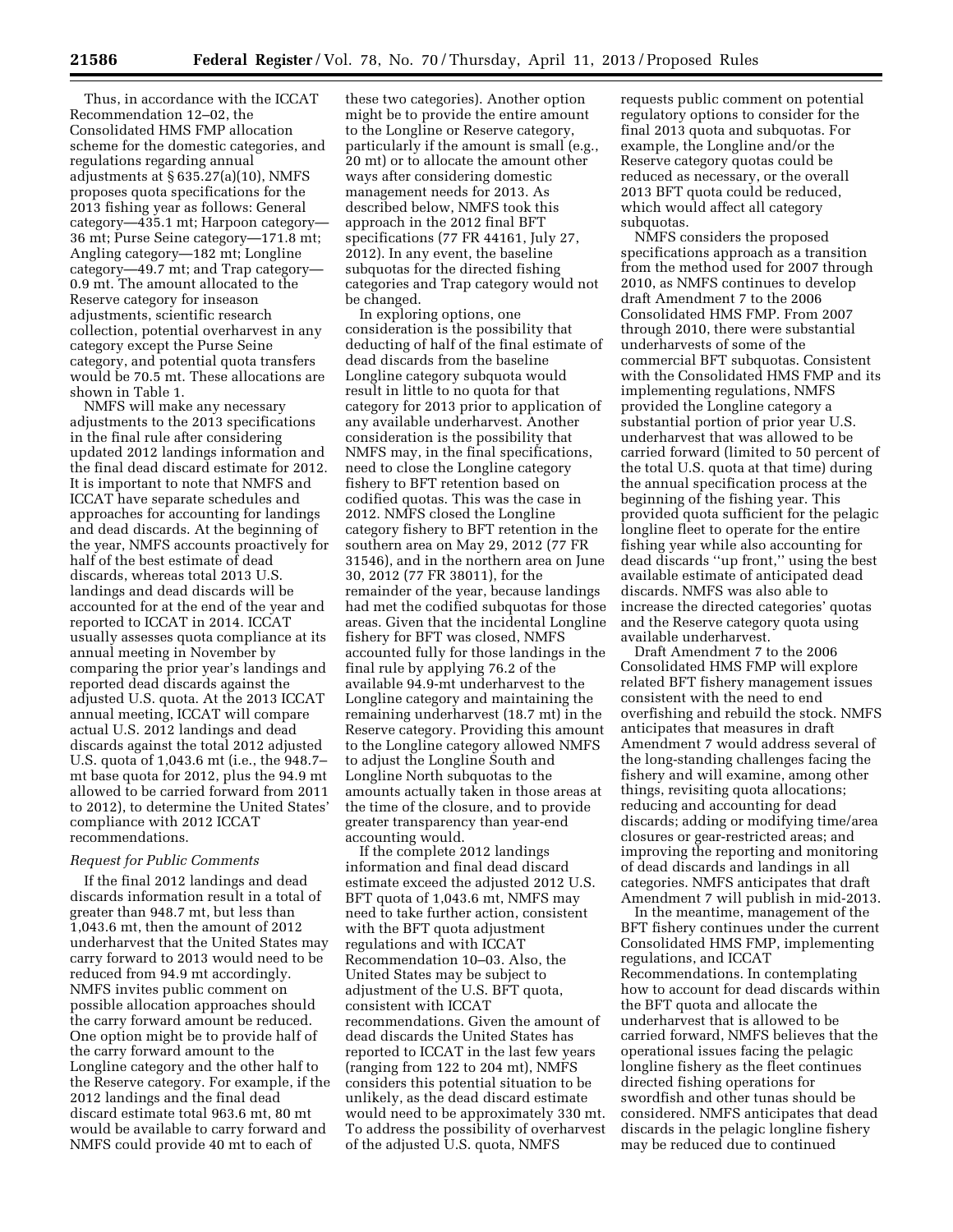implementation of the weak hook requirement in the Gulf of Mexico in

2011 (76 FR 18653, April 5, 2011). **BILLING CODE 3510–22–P** 

|              |  |  |  | Table 1. Proposed 2013 Atlantic Bluefin Tuna Quotas and Quota Specifications (in |  |
|--------------|--|--|--|----------------------------------------------------------------------------------|--|
| metric tons) |  |  |  |                                                                                  |  |

|                    |                            | 2013 Quota Specifications |               |                                |  |  |
|--------------------|----------------------------|---------------------------|---------------|--------------------------------|--|--|
| Category           | <b>Baseline Allocation</b> | Dead                      | 2012          | Adjusted 2013 Fishing          |  |  |
| (% share of        | (per current ICCAT         | Discard                   | Underharvest  | Year Quota                     |  |  |
| baseline           | Recommendation and         | Deduction                 | to Carry      |                                |  |  |
| quota)             | <b>Consolidated HMS</b>    | $(1/2 \text{ of }$        | Forward to    |                                |  |  |
|                    | FMP allocations)           | 2011 proxy                | 2013 (94.9 mt |                                |  |  |
|                    |                            | of 145.2                  | total)        |                                |  |  |
|                    |                            | mt)                       |               |                                |  |  |
| <b>Total</b> (100) | 923.7*                     |                           |               | 946.0                          |  |  |
| Angling            | 182.0                      |                           |               | 182.0                          |  |  |
| (19.7)             | <b>SUBQUOTAS:</b>          |                           |               | <b>SUBQUOTAS:</b>              |  |  |
|                    | 94.9<br>School             |                           |               | 94.9<br>School                 |  |  |
|                    | Reserve 17.6               |                           |               | Reserve 17.6                   |  |  |
|                    | 36.5<br>North              |                           |               | North<br>36.5                  |  |  |
|                    | South<br>40.8              |                           |               | South<br>40.8                  |  |  |
|                    | 82.9<br>LS/SM              |                           |               | LS/SM<br>82.9                  |  |  |
|                    | 39.1<br>North              |                           |               | 39.1<br>North                  |  |  |
|                    | 43.8<br>South              |                           |               | 43.8<br>South                  |  |  |
|                    | Trophy<br>4.2              |                           |               | Trophy<br>4.2                  |  |  |
|                    | North<br>1.4               |                           |               | North<br>1.4                   |  |  |
|                    | 2.8<br>South               |                           |               | 2.8<br>South                   |  |  |
| General            | 435.1                      |                           |               | 435.1                          |  |  |
| (47.1)             | <b>SUBQUOTAS:</b>          |                           |               | SUBQUOTAS:                     |  |  |
|                    | 23.1<br>Jan                |                           |               | 23.1<br>Jan                    |  |  |
|                    | Jun-Aug<br>217.6           |                           |               | Jun-Aug<br>217.6               |  |  |
|                    | Sept<br>115.3              |                           |               | 115.3<br>Sept                  |  |  |
|                    | Oct-Nov<br>56.6            |                           |               | Oct-Nov<br>56.6                |  |  |
|                    | 22.6<br>Dec                |                           |               | 22.6<br>Dec                    |  |  |
| Harpoon<br>(3.9)   | 36.0                       |                           |               | 36.0                           |  |  |
| <b>Purse Seine</b> | 171.8                      |                           |               | 171.8                          |  |  |
| (18.6)             |                            |                           |               |                                |  |  |
| Longline           | 74.8                       | $-72.6$                   | $+47.5$       | 49.7                           |  |  |
| (8.1)              | <b>SUBQUOTAS:</b>          |                           |               | <b>SUBQUOTAS:</b>              |  |  |
|                    | North (-NED)<br>29.9       |                           |               | North (-NED) 19.9              |  |  |
|                    | <b>NED</b><br>$25.0^*$     |                           |               | <b>NED</b><br>$25.0^{\degree}$ |  |  |
|                    | 44.9<br>South              |                           |               | 29.8<br>South                  |  |  |
| Trap $(0.1)$       | 0.9                        |                           |               | 0.9                            |  |  |
| Reserve            | 23.1                       |                           | $+47.4$       | 70.5                           |  |  |
| (2.5)              |                            |                           |               |                                |  |  |

\*25-mt ICCAT set-aside to account for bycatch of BFT in pelagic longline fisheries in the NED. Not included in totals at top of table.

# *Request for Comments*

NMFS solicits comments on this proposed rule through May 13, 2013.

See instructions in **ADDRESSES** section above.

# **Public Hearing Dates and Locations**

1. April 29, 2013, 2 to 4 p.m., Gloucester, MA—NMFS, 55 Great Republic Drive, Gloucester, MA 01930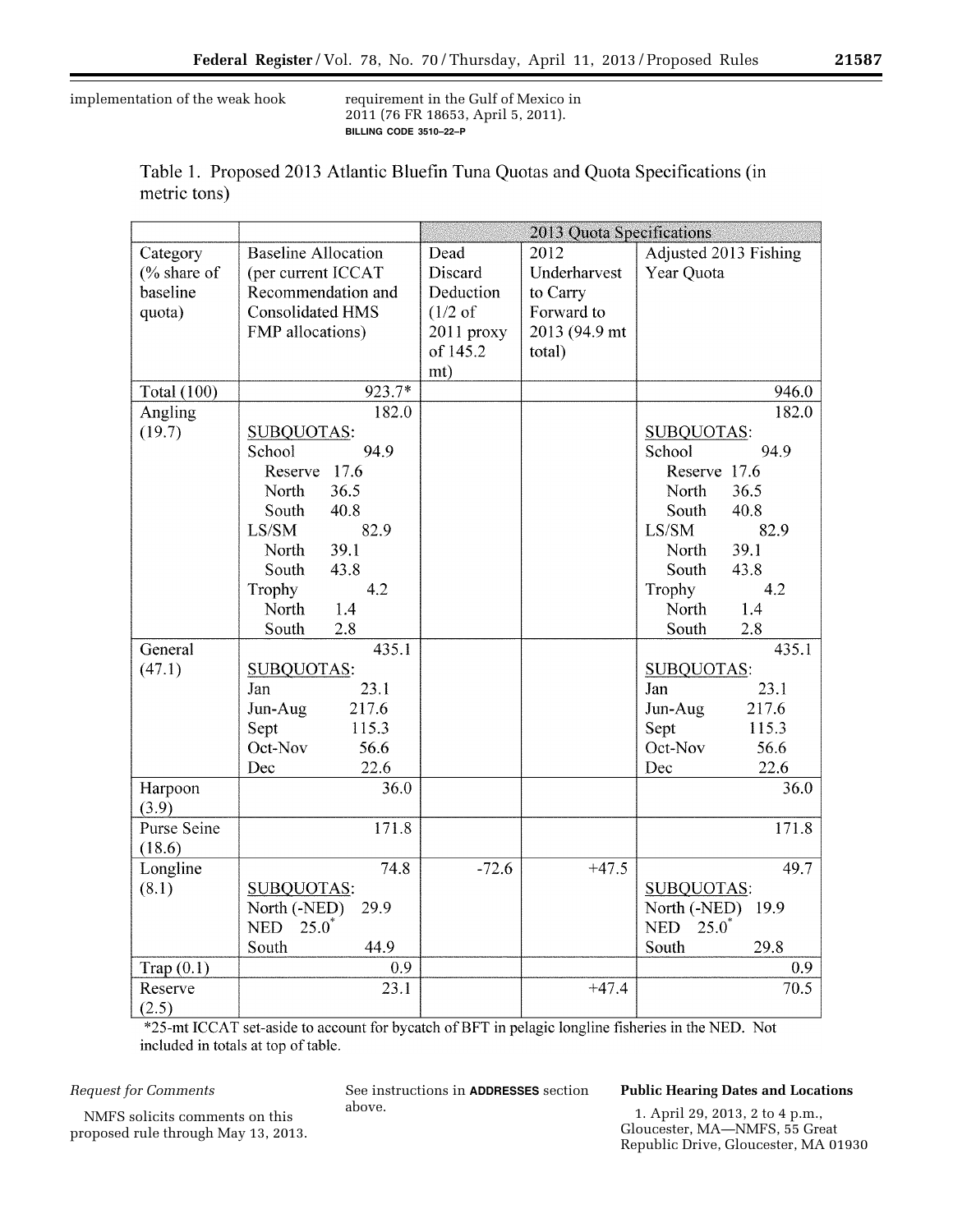2. May 3, 2013, 1 to 3 p.m., Silver Spring, MD—NMFS Science Center, 1301 East-West Highway, Silver Spring, MD 20910

The public hearing locations will be physically accessible to people with disabilities. Requests for sign language interpretation or other auxiliary aids should be directed to Sarah McLaughlin at (978) 281–9279, at least 7 days prior to the meeting. The public is reminded that NMFS expects participants at the public hearings to conduct themselves appropriately. At the beginning of each public hearing, a representative of NMFS will explain the ground rules (e.g., alcohol is prohibited from the hearing room; attendees will be called to give their comments in the order in which they registered to speak; each attendee will have an equal amount of time to speak; and attendees should not interrupt one another). The NMFS representative will attempt to structure the meeting so that all attending members of the public will be able to comment, if they so choose, regardless of the controversial nature of the subject(s). Attendees are expected to respect the ground rules, and, if they do not, they will be asked to leave the hearing.

## **Classification**

The NMFS Assistant Administrator has determined that the proposed rule is consistent with the Consolidated HMS FMP, the Magnuson-Stevens Act, ATCA, and other applicable law, subject to further consideration after public comment.

This proposed rule is exempt from the procedures of E.O. 12866 because this action contains no implementing regulations.

Pursuant to the Regulatory Flexibility Act (RFA), 5 U.S.C. 601 *et seq.,* the Chief Council for Regulation of the Department of Commerce certified to the Chief Council for Advocacy of the Small Business Administration (SBA) that this proposed rule, if adopted, would not have a significant economic impact on a substantial number of small entities. The reasoning for this certification is as follows:

These annual BFT quota specifications (effective January 1 through December 31, 2013) are necessary to implement ICCAT recommendations, as required by ATCA, and to achieve domestic management objectives under the Magnuson-Stevens Act. Under ATCA, the United States must promulgate regulations as necessary and appropriate to implement binding recommendations of ICCAT.

The proposed rule would adjust the annual U.S. baseline BFT quota to account for any underharvest or overharvest of the adjusted 2012 U.S. BFT quota. Preliminary information indicates an underharvest of the 2012 adjusted BFT quota. This proposed action was developed in accordance with the framework process set forth in the Consolidated HMS FMP, and is supported by the Environmental Impact Statement/Regulatory Impact Review/ Final Regulatory Flexibility Analysis prepared for the Consolidated HMS FMP, the Environmental Assessment/ Regulatory Impact Review/Final Regulatory Flexibility Analysis prepared for the 2011 final rule implementing BFT quotas and Atlantic tuna fisheries management, and the Supplemental Environmental Assessment prepared for these 2013 quota specifications (see **ADDRESSES**).

On July 5, 2011, NMFS published a final rule (76 FR 39019) that modified the U.S. baseline quota to 923.7 mt to implement ICCAT Recommendation 10– 03 (Supplemental Recommendation by ICCAT concerning the Western Atlantic Bluefin Tuna Rebuilding Program) and set the category subquotas per the allocation percentages established in the 2006 Consolidated Atlantic Highly Migratory Species Fishery Management Plan (Consolidated HMS FMP, 71 FR 58058, October 2, 2006). At its 2012 annual meeting, ICCAT recommended a one-year rollover of the annual Total Allowable Catch (TAC) of 1,750 mt that was set in 2010 for 2011 and 2012 (ICCAT Recommendation 12–02).

Although the baseline quota is unchanged this year because the 2012 ICCAT recommendation included the same TAC as the prior recommendation, NMFS will make underharvest and overharvest adjustments as necessary for the 2013 fishing year through quota specifications, consistent with the Consolidated HMS FMP. Preliminary information indicates an underharvest of the 2012 adjusted bluefin tuna quota. The proposed quota specifications were developed in accordance with the framework process set forth in the Consolidated HMS FMP, and is supported by the Environmental Impact Statement/Regulatory Impact Review/ Final Regulatory Flexibility Analysis prepared for the Consolidated HMS FMP and the Supplemental Environmental Assessment prepared for this action.

As summarized in the 2012 Stock Assessment and Fishery Evaluation Report for Atlantic Highly Migratory Species, there were approximately 8,492 commercial Atlantic tunas or Atlantic HMS permits in 2012, as follows: 4,084

in the Atlantic Tunas General category; 13 in the Atlantic Tunas Harpoon category; 5 in the Atlantic Tunas Purse Seine category; 253 in the Atlantic Tunas Longline category; 8 in the Atlantic Tunas Trap category; and 4,129 in the HMS Charter/Headboat category. This constitutes the best available information regarding the universe of permits and permit holders recently analyzed.

Under the Small Business Administration's (SBA) regulations implementing the Regulatory Flexibility Act (RFA), 5 U.S.C. 601 et seq., a small fishing entity is one that has less than \$4 million in annual revenue (\$6.5) million for charter/party boats). This action would apply to all participants in the Atlantic bluefin tuna fishery, all of which are considered small entities.

The U.S. Atlantic bluefin tuna quota includes dead discards. Although the United States is not required by ICCAT or current regulations to account for the total amount of dead discards until the end of the fishing season, in both the 2011 and 2012 proposed specifications, NMFS took the proactive measure of accounting for half of the dead discard estimate ''up front,'' (i.e., at the beginning of the fishing year) and deducting that portion directly from the Longline category quota.

The current ICCAT recommendation limits the amount of underharvest that may be carried forward from one year to the next to no more than 10 percent of a country's quota. This restriction limits the amount of underharvest that may be carried forward to 94.9 mt (10 percent of the 948.7-mt total U.S. quota). In both 2011 and 2012, NMFS proposed allocating half of the amount of underharvest that was allowed to be carried forward to the Longline category and maintaining the other half in the Reserve category. This recommendation was intended to provide maximum flexibility in accounting for landings and dead discards at the end of the year. In 2012, when the pelagic longline fishery reached the incidental Longline bluefin tuna subquota, NMFS prohibited further retention of bluefin tuna in that fishery for the remainder of the year before finalizing the quota specifications. Therefore, NMFS provided a slightly larger portion to the Longline category in the final rule to account for actual bluefin tuna landings, and placed the remainder in the Reserve category. For the last two years, NMFS has maintained the directed fishing categories at their baseline quotas.

NMFS proposes to carry 94.9 mt forward to 2013 and distribute that amount in the same manner as proposed for 2011 and 2012, i.e., half to the